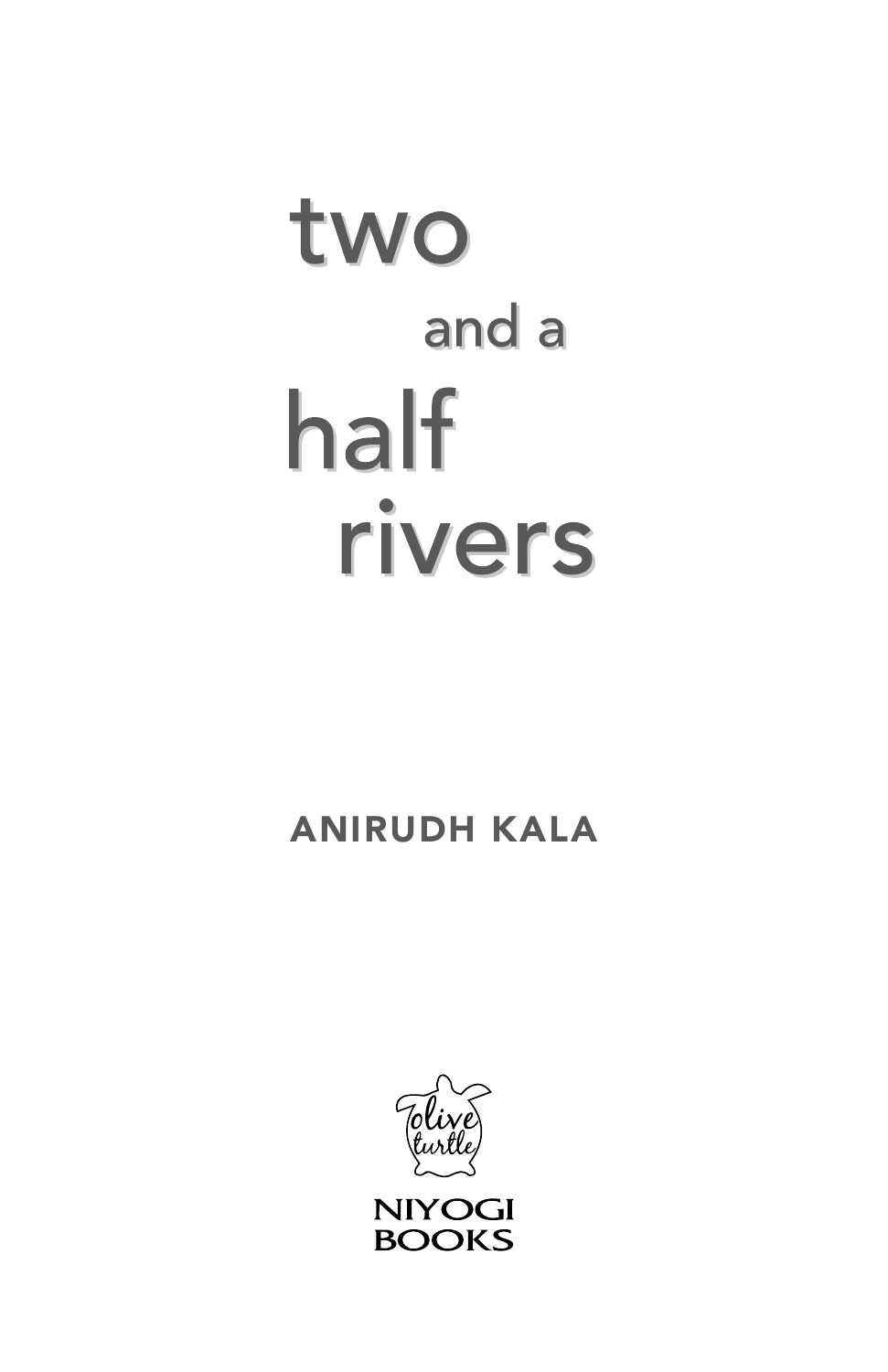#### Published by **NIYOGI BOOKS**

Block D, Building No. 77, Okhla Industrial Area, Phase-I, New Delhi-110 020, INDIA Tel: 91-11-26816301, 26818960 Email: niyogibooks@gmail.com Website: www.niyogibooksindia.com

Text © Anirudh Kala

Editor: Arunima Ghosh Design: Shashi Bhushan Prasad Cover design: Misha Oberoi

ISBN: 978-93-91125-20-2 Publication: 2021

This is a work of fiction. The names, characters and incidents portrayed in it are the work of the author's imagination. Any resemblance to actual persons, living or dead, events or localities, is entirely coincidental.

All rights are reserved. No part of this publication may be reproduced or transmitted in any form or by any means, electronic or mechanical, including photocopying, recording or by any information storage and retrieval system without prior written permission and consent of the Publisher.

Printed at Niyogi Offset Pvt. Ltd., New Delhi, India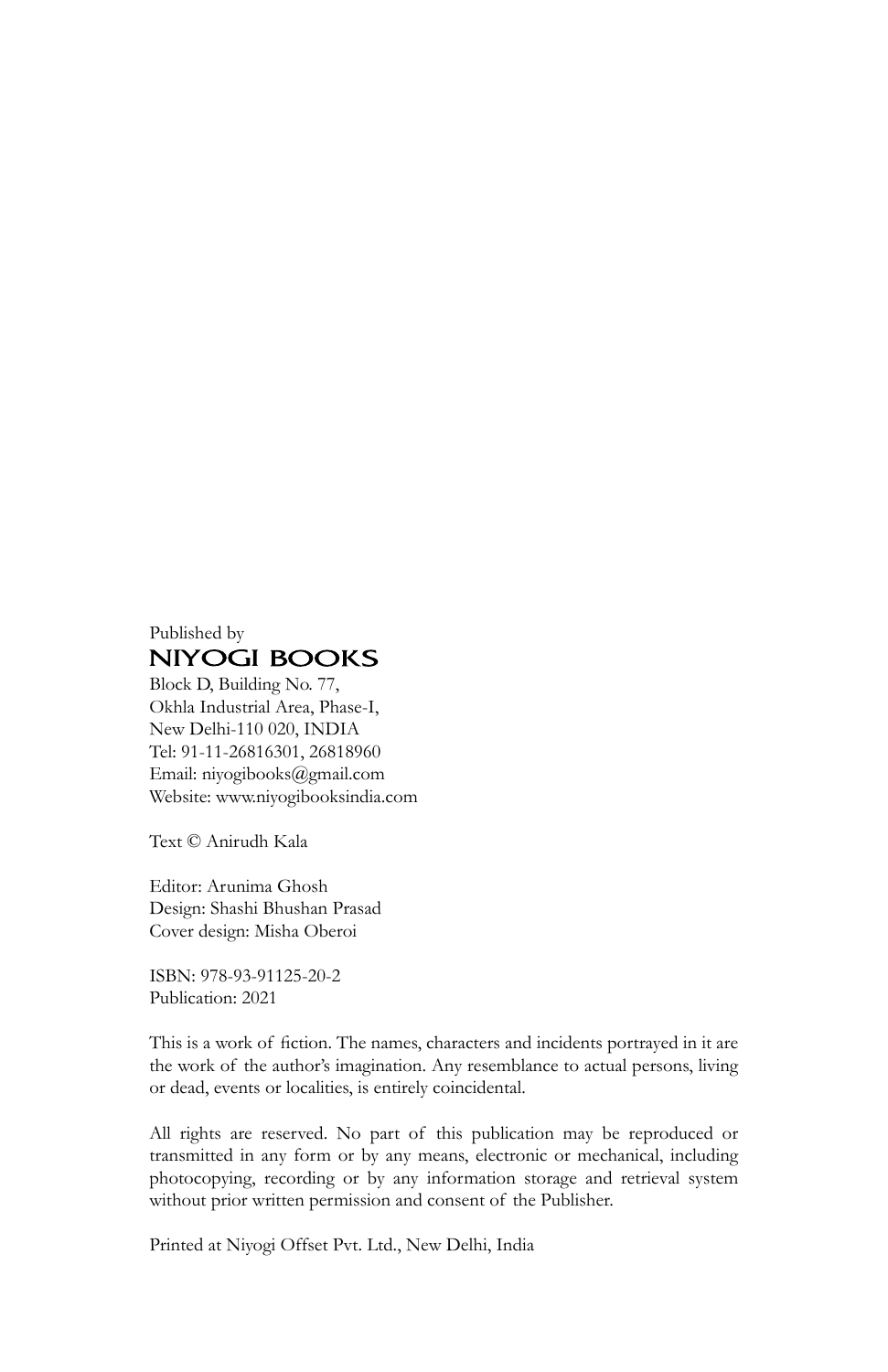*This book is dedicated to the memory of those four hundred and eighty farmers and farm workers, who have so far died while protesting, on the borders of Delhi, against the new farm laws.*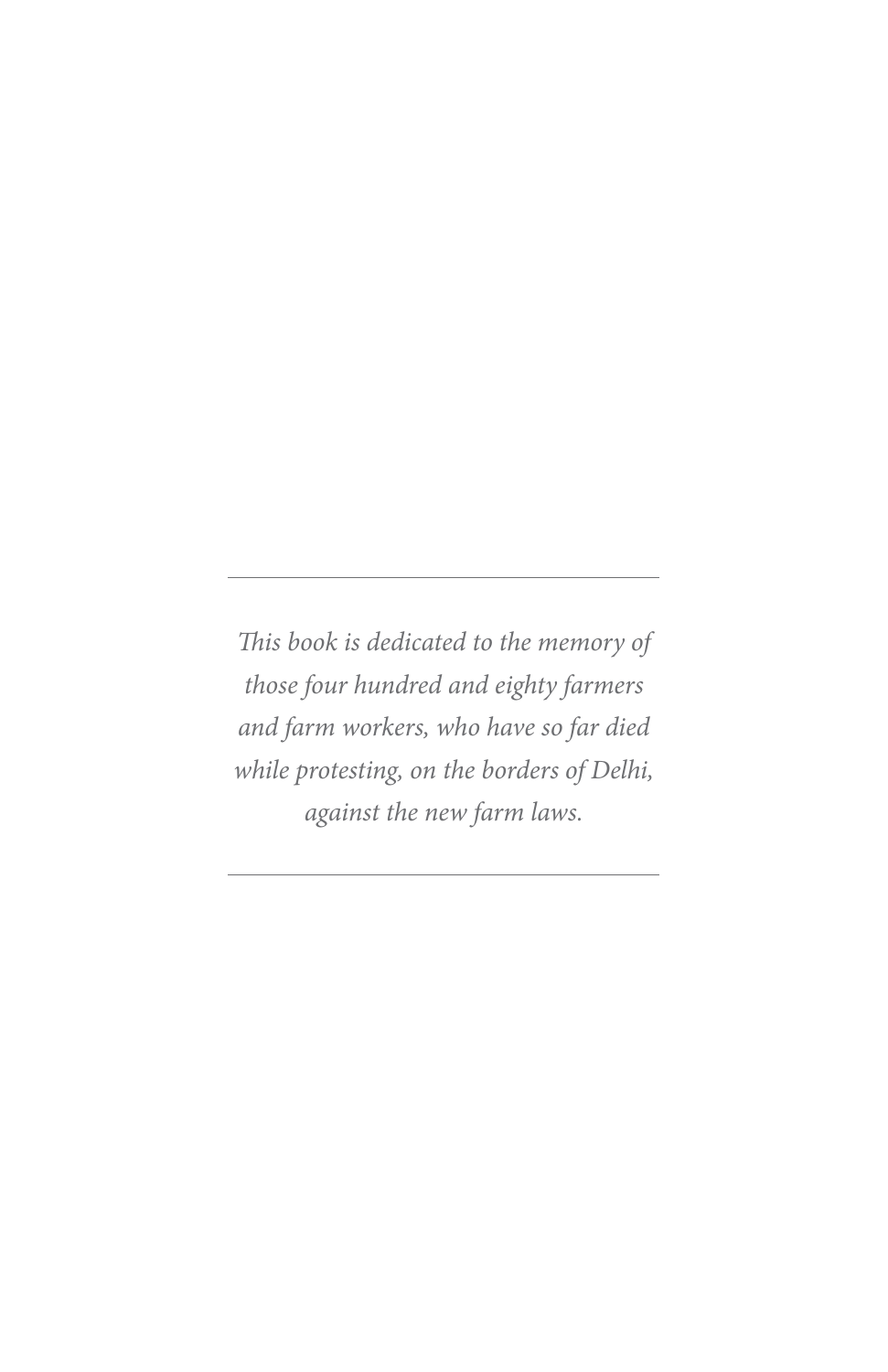### **Advance Praise**

'How do you tell of the tragedy of a state, ravaged by political tensions and a religious war? Anirudh Kala offers us three unforgettable characters, a depressive doctor, and a young Dalit couple who are struggling with an oppression that is centuries old and completely indifferent to the promises of Guru Nanak. Punjab has found its Graham Greene and its Bohumil Hrabal.'

> Jerry Pinto, Author of *Em and the Big Hoom*

'Keenly observed, wryly written, *Two and a Half Rivers lays bare the schisms of Punjab in this masterly tale by Anirudh Kala.'* 

•

Manreet Sodhi Someshwar, Author of *Radiance of A Thousand Suns*

'A feisty exploration of the militancy years of Punjab. With rare sensitivity, courage and sagacity Kala explores the many dimensions of the complex violence of those dark decades.'

•

Amandeep Sandhu, Author of *Panjab: Journeys Through Fault Lines*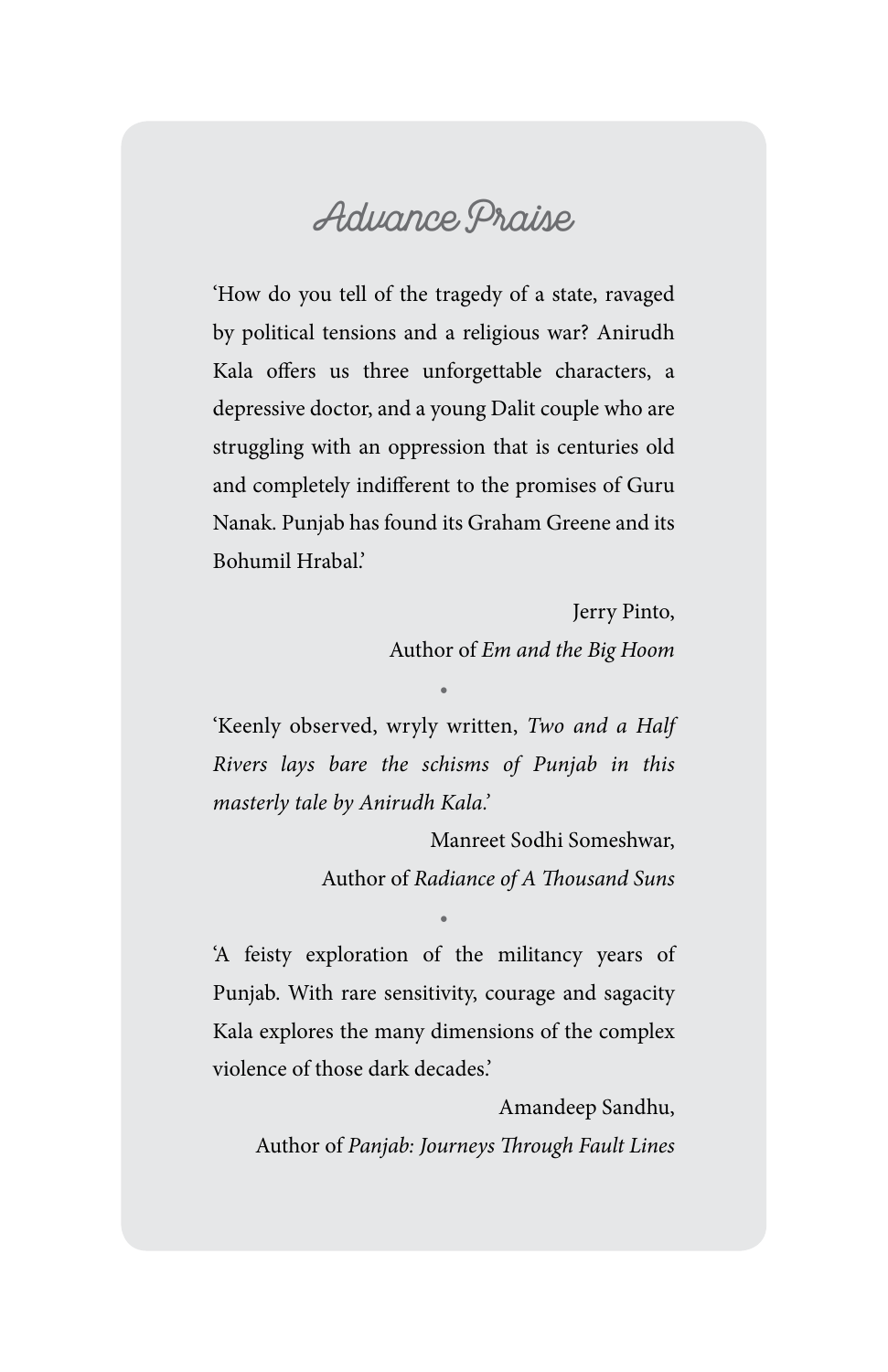## **One**

She was sixteen when I saw her for the first time, lying unconscious on the examination table in my small clinic, one summer night. Once again, what had woken up her dorm mates in the girls' hostel was the sound of her trying to force open the door, which was merely bolted from inside. They could hear the sound even in their sleep, despite the loud desert cooler, because she was persistent. Her eyes were open and face, blank of any expression. The girls were used to her sleepwalking every few nights and they escorted her gently back to her bed, where, as always, she murmured something about a dancing hall, before lying down obediently. But what followed that night frightened them, because they had never seen that before. Her face turned to one side like that of a broken rag doll and her body had gone into a spasm. Fists could not be opened even with force, and her arms and legs thrashed, shaking the bed, after which her body became limp, and her breathing, loud and laboured. Lights came on in the whole block and panic spread when the girl could not be woken up. The warden and three other students had brought her to me in a ramshackle car. Not because I was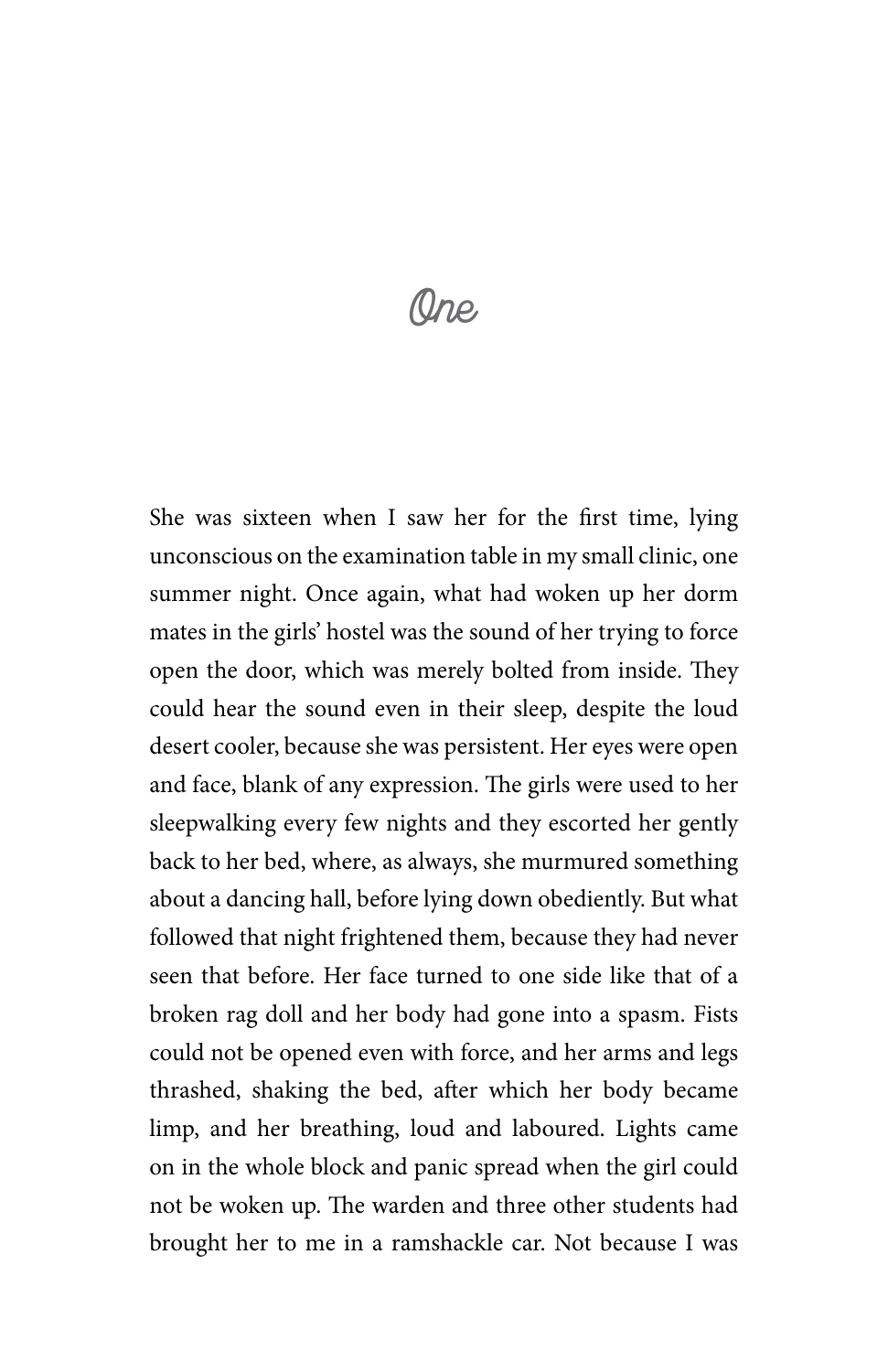the best doctor around, but because I was the only doctor for miles. Everyone knew that I lived above my clinic, which was on the same side of the river as the school, just 5 km downstream. Their regular doctor, who came for two hours every afternoon, lived in the city on the other side of the river. And the nearest bridge across the river was 8 km away.

She lay there still, a dark frail girl, with her long hair open, in a blue salwar, probably part of her school uniform and a white 'chemise'. Blood had dried at one corner of her mouth from her having bitten her tongue during the seizure.

It was obvious that she had an epileptic fit. I did what needed to be done, which was giving an injection to prevent another attack, cleaning the congealed blood inside her mouth and turning her on her side. Her breathing became easy. By the time she woke up, it was morning and, apart from the perplexity about her surroundings and slurred speech as a result of the sedation and the tongue bite, she was fine. I explained to the warden about her condition as best as I could. That it was the normal electric impulses in the brain going haywire for a few seconds. Like a short circuit, I said. The warden was well-informed herself, having seen many young students—teenagers—have seizures, that being the age at which epilepsy often started. I wrote out a prescription and suggested some tests since the girl looked anaemic, although that had nothing to do with epilepsy.

She came again, on a cycle, three days later, to show me the test reports, with a maid from the hostel sitting behind her on the carrier. It was mid-morning, but the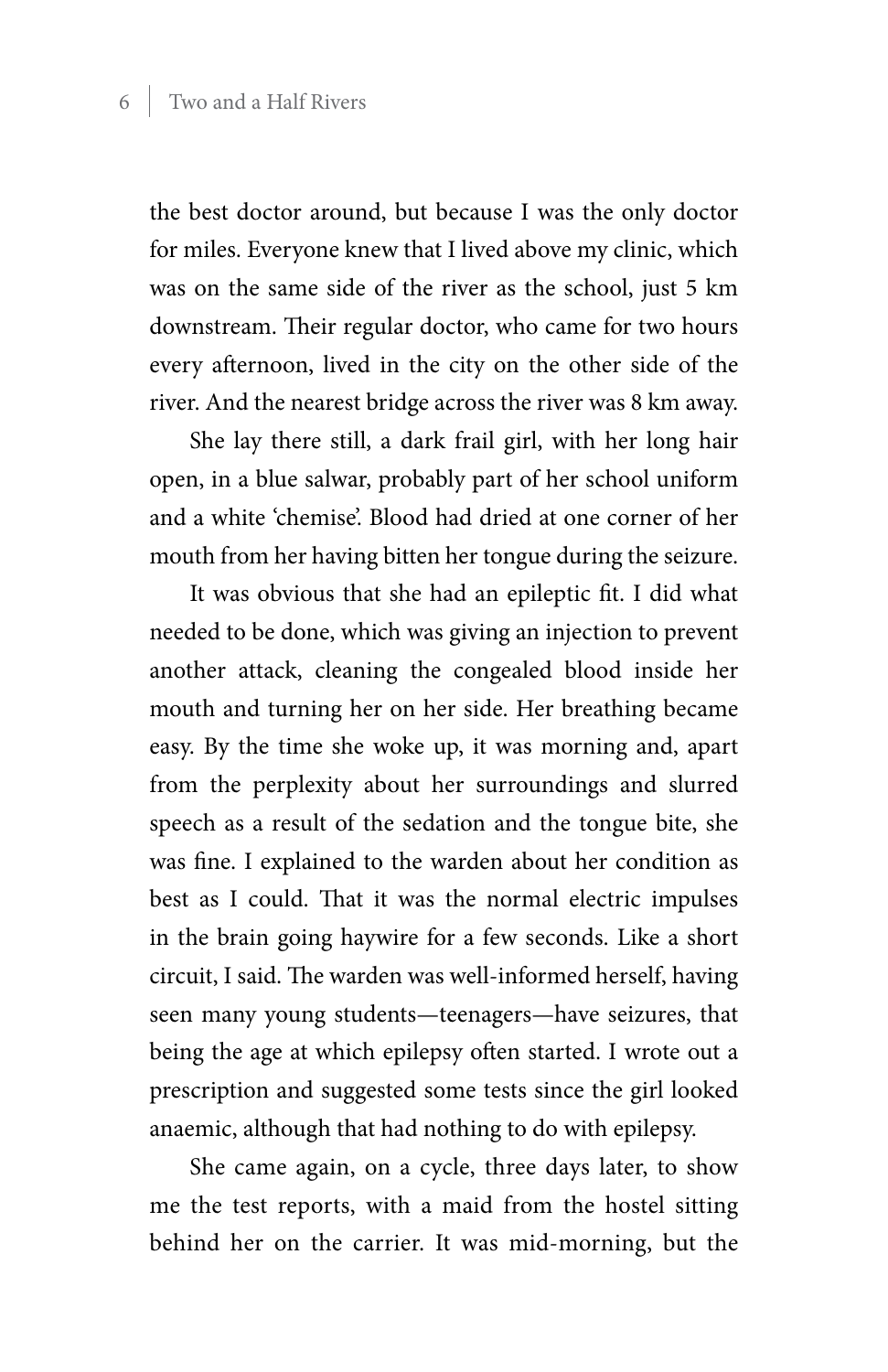road already glistened in the heat and it was difficult to look at the expanse of sand on the riverbank because of the glare. I gave them some water and scolded her for having cycled 5 km with a pillion rider in the blazing heat, a mere couple of days after a seizure. I added some iron tablets to the prescription and gave her the standard advice given to kids with epilepsy. 'Do not miss the medicines. If you forget a dose, take it whenever you remember. Do not stay up late, do not swim till you have not had a fit for at least six months and, then too, under supervision. Do not watch TV for more than an hour a day and avoid all flickering lights.' I tried to make it sound light-hearted. But I was also firm. I had been told, I was good with children.

Her brow clouded several times during the conversation, but would clear after a moment. In a manner more thorough than most adults, she asked me questions about her condition and the limitations it might cause to her routine. I assured her that once her body got adjusted to the medicines, those would be very few. Usually, parents asked me these questions. I wanted to know if the warden had informed her family and how they had taken it. She told me, without a hint of self-pity, that she had no family; her mother had died when she was young and her father died last year of lung cancer. 'From smoking too many beedis,' she added with the nonchalance adolescents often put on as a front. She was a pretty girl: thin, dark, and tall, with sharp features and large expressive eyes, the sort which looked kajal-lined even when they are not. Over the next couple of weeks, I noticed that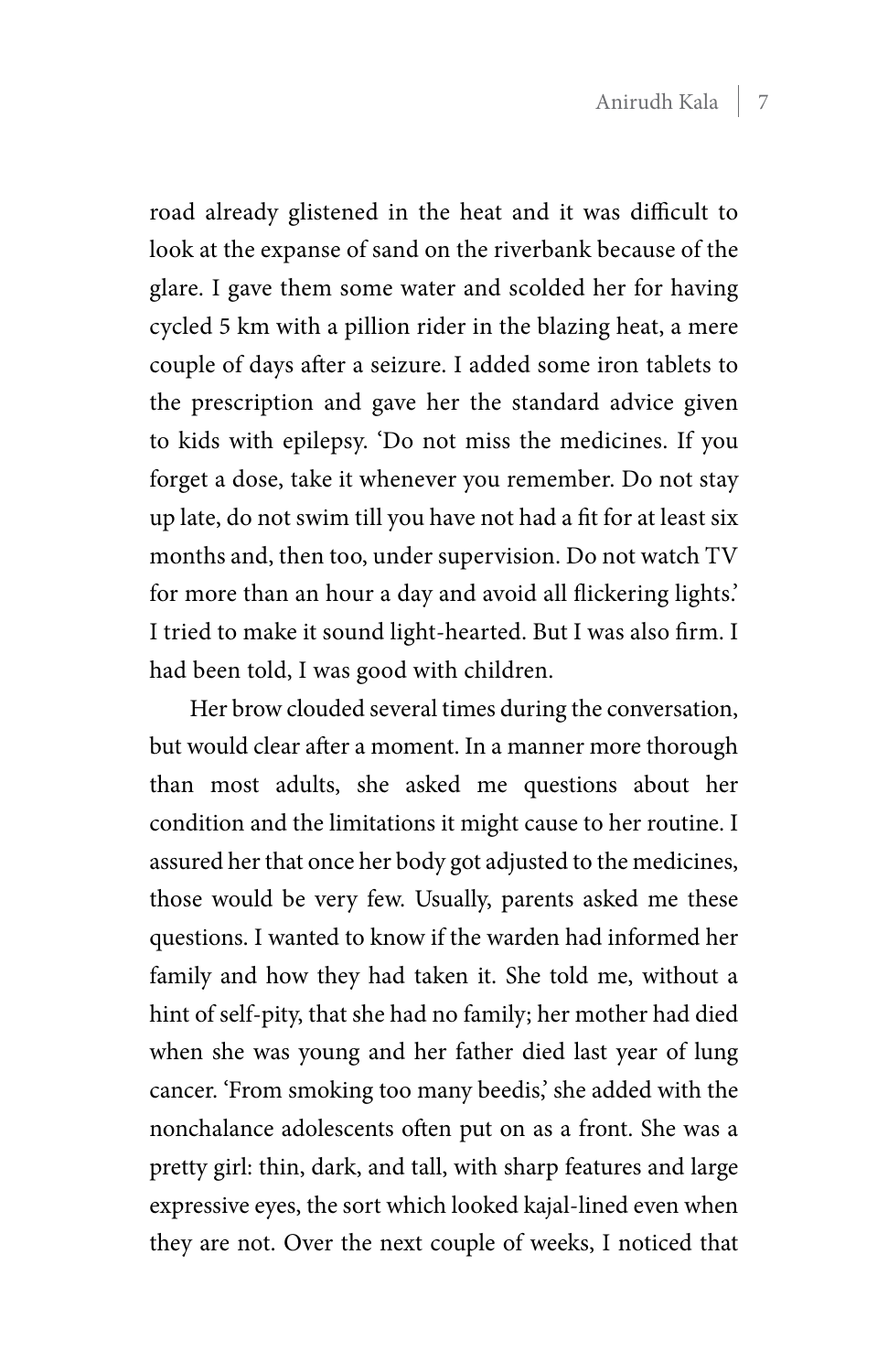she would talk in a spirited manner when telling me stories about her friends in the hostel and the games they played. But when it came to her father's cancer and his death in the government hospital, her face would be impassive and her speech, deadpan, as though she was reading the weather. The obligatory body movements were all there, but the voice was empty of any emotion. Bheem, a boy from her village, who was with her in the primary and middle school, was her only connection to the village now. He came to her school to meet her and to give her the rent money from the oneroom dwelling in the village, which she inherited after her father died. With this sum, she paid for her tuition and the hostel fees—an amount not too high, as it was a government school. Why she did not join the high school near her village and save the hostel money, I asked. Her answer, 'This is the nearest government school which has a dance teacher', was as unusual as the 16-year-old herself: alone, independent, house owner of sorts, with a steady boyfriend. The last bit of information she gave me on her fourth or fifth visit, when she had come alone on her cycle.

I was out buying vegetables, and upon my return, found her upstairs in my kitchen looking for drinking water.

'Medicines make me thirsty. The hand pump downstairs is not working,' she explained.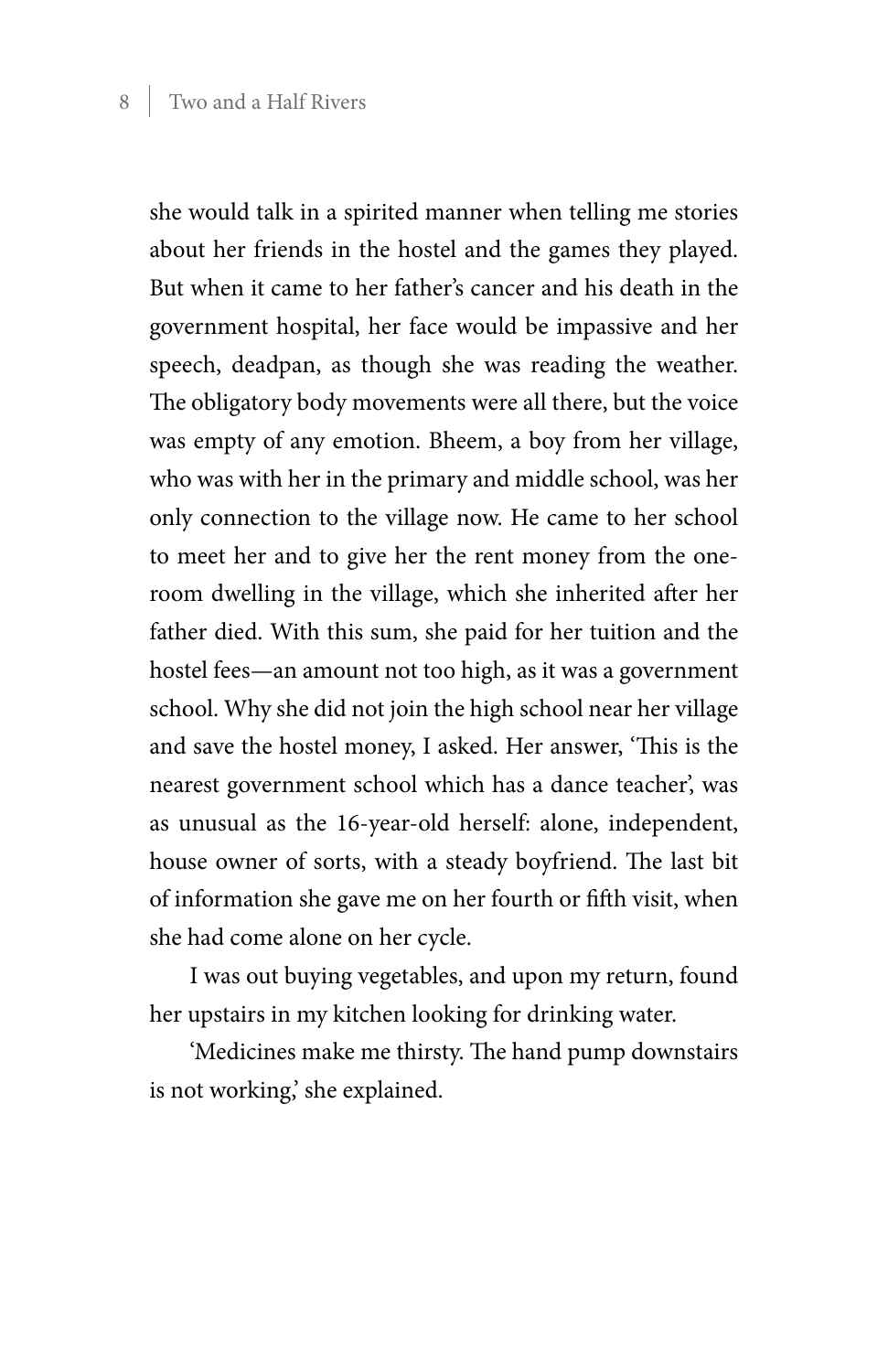# **Two**

It was an abrupt and a heavy shower. More like a cloud burst. The 50-year-old worn out roof of the government middle school started leaking like a sieve when sheets of water hit it. The kuccha floor of one of the two classrooms was soon awash with puddles. The other classroom was under this one, on the ground floor, where six- and seven-year-olds repeated multiplication tables after the teacher, in a sing-song fashion. Since the school had just one teacher, the younger children were being monitored by the class captain, a child selected more for heft than intelligence.

Shamsie moved her frayed mat nearer to the wall, as did the other children, and craned her head above Bheem's, which blocked her view now, of the three different maps of the state drawn on the blackboard. The racket of the rain on the roof, the singing of nines into sevens downstairs, the honking and screeching of buses on the road, and the shouting by hawkers just below the window formed a confounding medley of sounds. It was a poorly funded village school, located right on a busy highway. Over the years, the road had widened and the school had shrunk. The playground was long gone,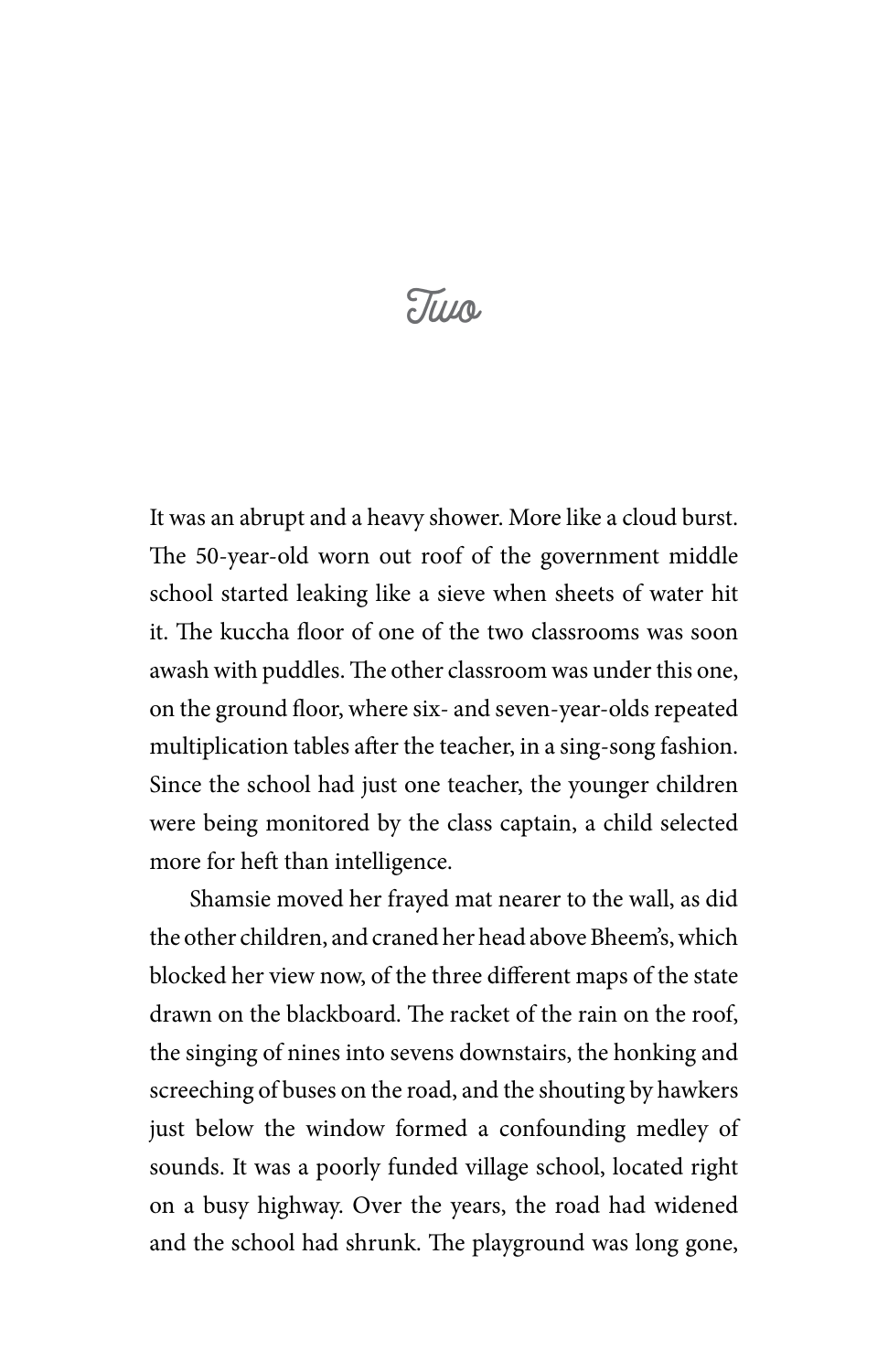and now, the buses stopped outside the classrooms; the conductors hailing passengers competed with the chanting of multiplication tables. The teacher, Batta, was a gruff and cynical man. The government has no money to fund the school or anything else for that matter, he explained. God knows what they do with the money. Of course, the students did not understand.

Right now, Harbans Lal Batta was struggling to be heard. He was telling them about how Punjab had shrunk in size over the decades. Shamsie did not catch most of it because of the ruckus, and thanks to Bheem's stupid head, she could barely see the maps. Suddenly, the drip of water from the ceiling became a flow and the teacher was forced to call off the school for the day.

There goes the dal and bread, thought Shamsie. A watery dal and a slice of bread was the grandly termed 'mid-day meal' in government records. Shamsie had only tea for breakfast and was hungry. She glanced enviously at the *pinni* (a Punjabi sweet made of flour and almonds) that Harpreet, the fairest girl in their class, had taken out of her brass tiffin, which she was now sharing with her younger brother. Shamsie rolled the mat, collected her slate and chalks, and pushed these into her bag. Nobody could leave right then, because of the torrent, and Bheem could not go home for another hour in any case. He would spend this time cleaning the teacher's living quarters next to the school and doing laundry for his family, which included the laundry of the teacher's son who was sitting two rows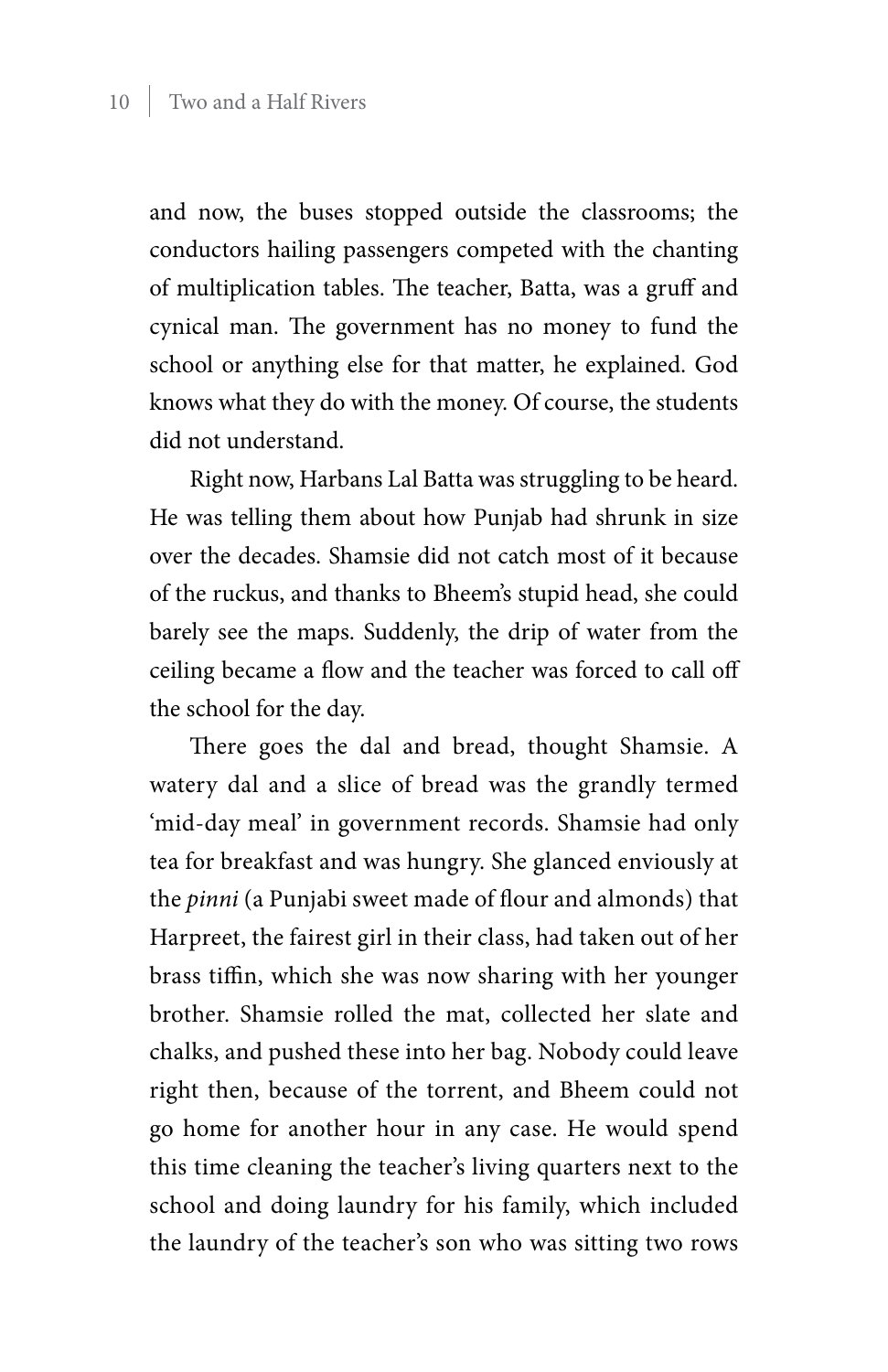away on a *pukka* patch of the floor. Teachers sometimes made Dalit students do all their household chores. Without payment of course. This was an old tradition. Shamsie, being a girl, was exempted. This had nothing to do with any sensitivity to her gender. It was a precaution, to avoid a scandal like the one that had occurred during the tenure of the previous teacher.

Bheem and Shamsie were the only Dalit students in the school. The others were from a different world, children of landowning Jats, except two boys and a girl from a large family of Banias that owned the grocery shop in the village and a ration depot in the bazaar. All the other Dalit children of the village worked with their parents. The men worked as farm labourers called 'seerins' in fields they did not own, mostly for a pittance. The women cleaned the homes of the Jats and the Banias. The boys grazed cattle belonging to Jats and the girls ran after the cattle the whole day to gather dung. They collected the dung in iron basins, which they carried on their heads. Later, they would shape it into large cakes and slap them on the outsides of their walls to dry, to be used as fuel in their homes.

Not just Jats, even Dalits made no bones about the utter foolhardiness of Bheem and Shamsie's parents in trying to rise above their caste by sending their children to school. What did they expect them to become? Deputy Commissioners? They asked.

The sprawling 'Vehra', which actually means a court yard, was a ghetto within the village where the Dalits lived.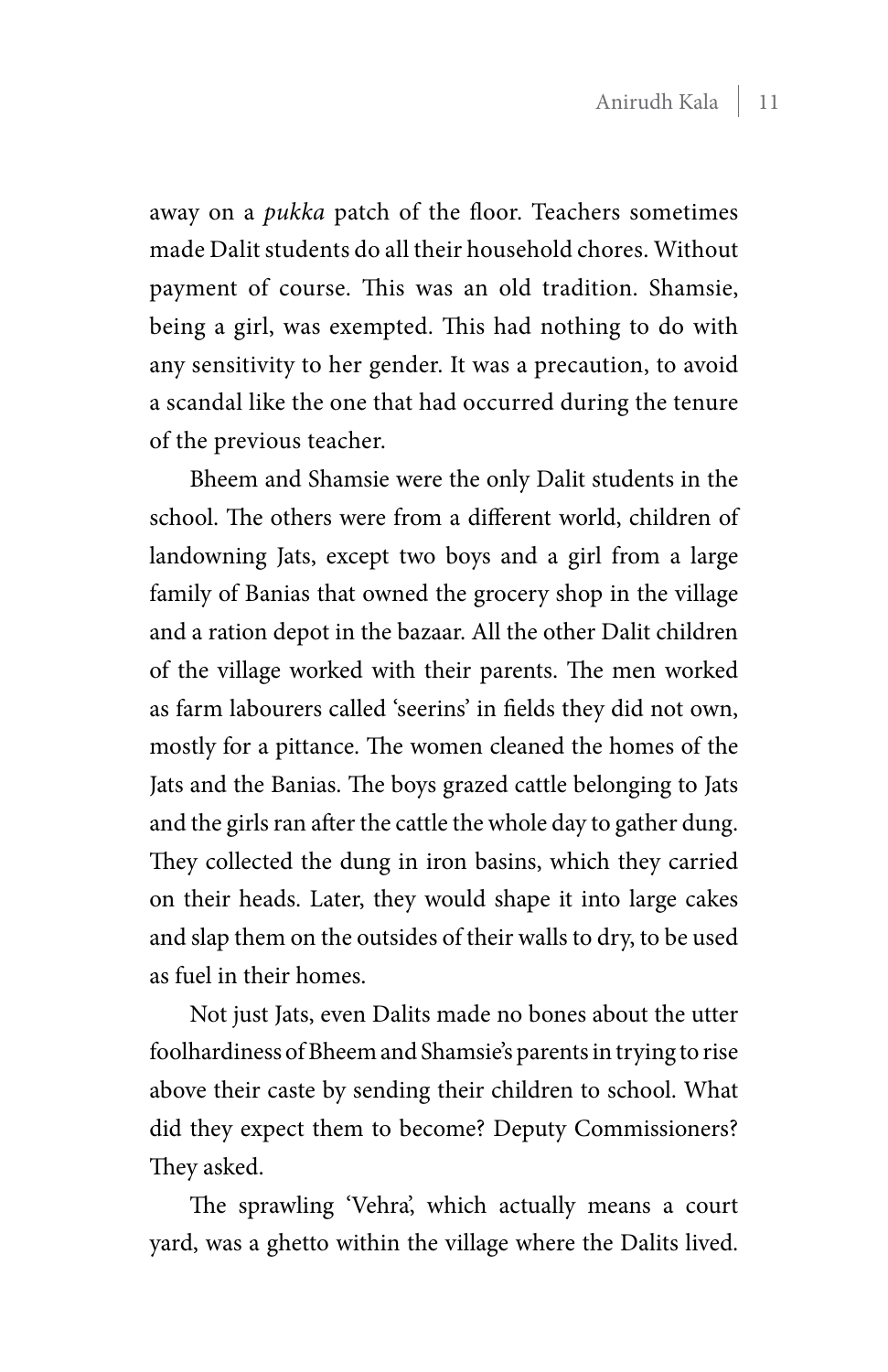From the Vehra, just these two children, among perhaps a hundred, walked out with school bags every morning.

Bheem was born six years after Comrade Ramchander's marriage, a much-anticipated product of his wife's third pregnancy, the earlier two having been still births. Ramchander worked as a leather tanner in Jalandhar, an hour away by bus. The city was the seat of a sprawling army cantonment. Since the army required shoes and belts in large numbers, a mammoth leather industry had spawned, which involved a range of business activities from skinning dead cattle to packaging shoes and belts. Ramchander worked late and was mostly away from home. Bheem's mother, a cleaner at a Jat house, returned from work only in the evening after her employers had eaten and she had washed the utensils. She was not allowed to cook for them. That was done by a widowed relative.

'Vehra' was a generic word and most villages had one. Its only function was to contain the low-caste dwellings effectively, so that there was no spill over into the rest of the village, which, in this case, was occupied by Jat Sikhs, a few Banias, and the eccentric, semi-literate Brahmin who did nothing more than draw squares and crosses on paper and give out prophesies to gullible women. He also sold them fake gems of red, blue, and pistachio colours to make their problems, like childlessness, abusiveness of mothers-in-law, and waywardness of husbands, go away. He also conducted weddings at the Bania households. The city Brahmins were more prosperous and slightly better at scriptures, because in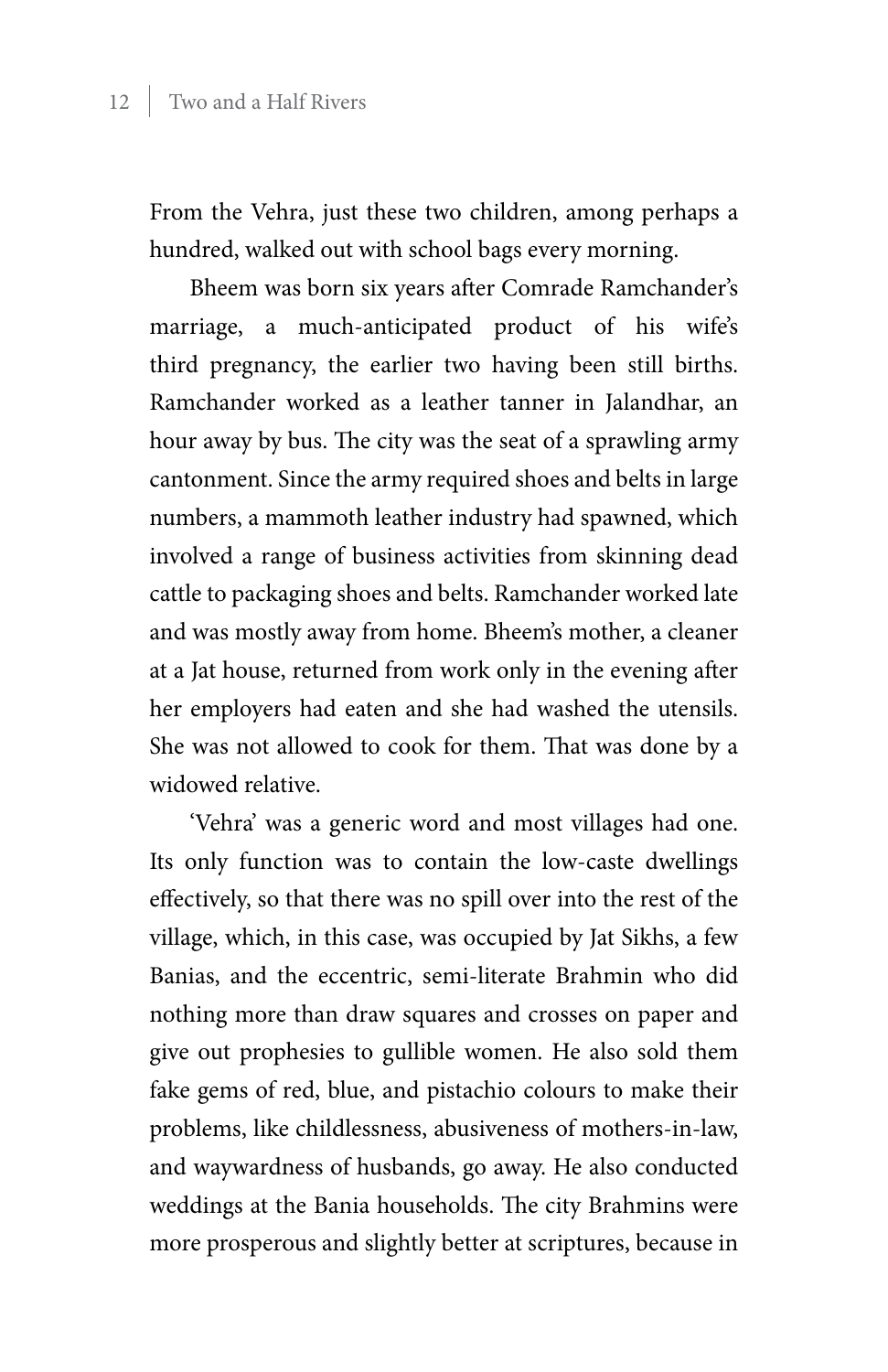the cities, Hindus outnumbered Sikhs. There was more work for them there and the households were more discerning.

The Vehra itself was a squalid, overcrowded place. Mud and brick shanties, with cow dung cakes on the walls, surrounded a middle space traversed during the day by unclean children, hens, stray dogs, a drunk or two, and some adolescents trying to have a party out of a clump of cannabis leaves they had collected while grazing cattle. A strong smell of cow dung hung in the air day and night.

This Vehra stood to the west of the main village, so that the rays of the rising sun reached Jat homes directly, without being polluted by the Dalits. The dirty water drain ran from east to west, based on the same fuzzy logic. In the years that this part of the story is based, that tradition was still enforced rigidly.

The shower quickly became a drizzle. Nine-year-old Shamsie, satchel strapped to her back, walked in rubber flip flops to her father's workplace to collect the key to their house. She was a lanky, vivacious child, tall for her age, and dark-skinned like all Dalits. As the saying was, you could not have a dark Brahmin or a fair Dalit. Perched on a squat mound of earth half a mile away, the village could be seen even from her school. This was the reason it was called Uccha Pind, a village higher than the flat landscape surrounding it for miles.

Shamsie's father was a sweeper at the new museum which had opened the previous summer. A sweeper not of the halls, where the freshly-mounted statues, figurines, slabs,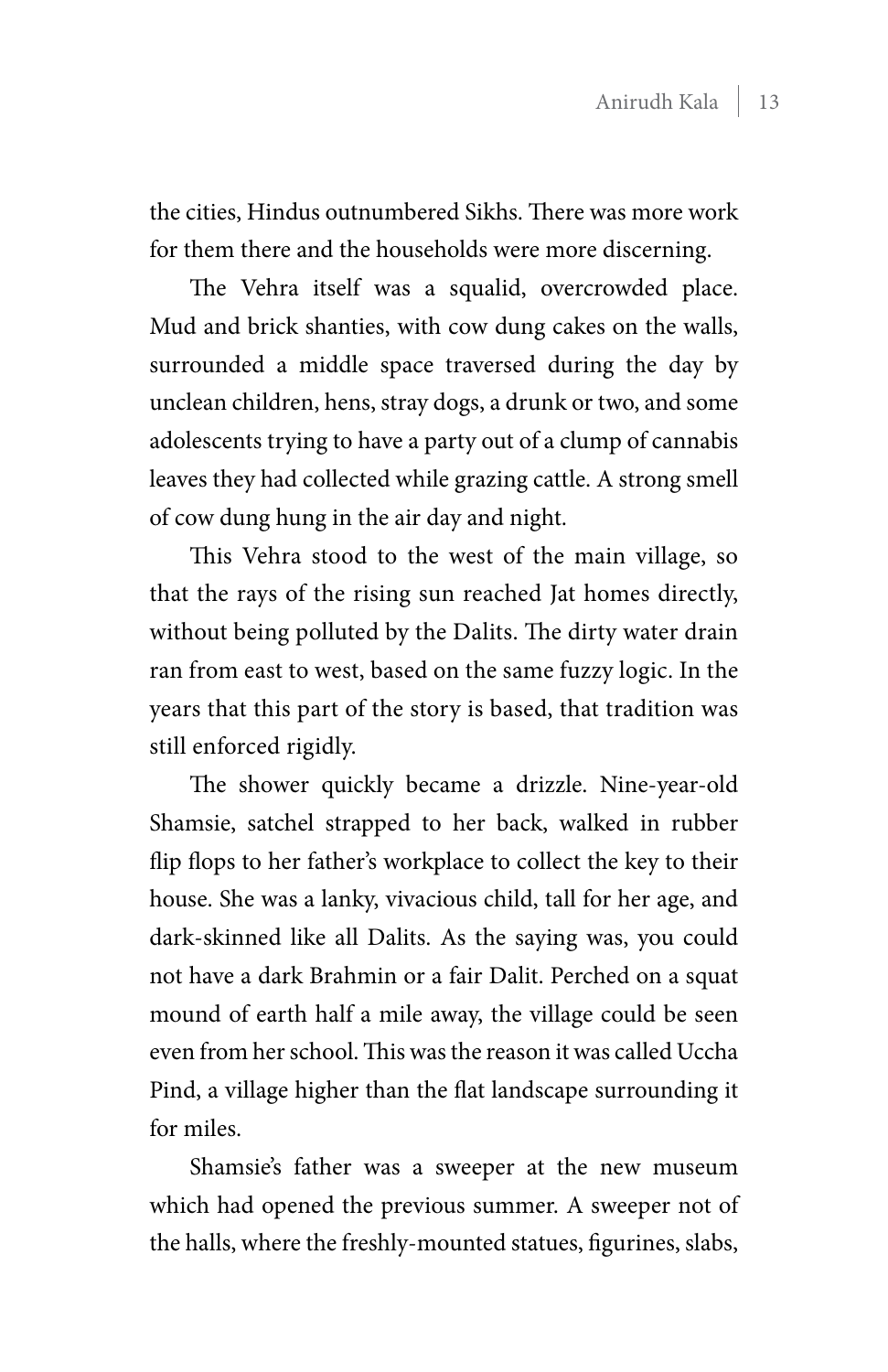and coins stood on display, but the sweeper of the toilets, outside the main block. The toilets catered to a staff of 10 and a trickle of visitors. Most visitors were motorists on long journeys, whose cars turned in from the highway for them to pee, stretch their limbs, drink a cup of tea, and have a quick dekko at the long-lost heritage, all in 20 minutes or so. Photography was prohibited inside the museum, but was allowed at the Buddhist stupa nearby, which had come up as a chance discovery, surprising even the archaeologists. Another came up later near the village. Most of the artefacts were from the prehistoric Harappan civilization, said to be three or four thousand years old. But the stupas were remains of Buddhist prayer centres of the more recent Kushana Empire. Occasionally, some foreigners came, who stayed in the city, but spent the day at the museum. Most were archaeology students and researchers, who had to get special permission from Chandigarh to take a certain number of pictures inside the museum.

\*\*\*

Three years ago, one early morning, the villagers had been taken aback to be the centre of a sudden attraction. Tents were being pegged over a large area outside the village. About a dozen men in hats and safari suits, brought in a long bus, were supervising the arrangements. The sarpanch was informed that the team of archaeologists that had come the previous summer was fairly convinced that the mound